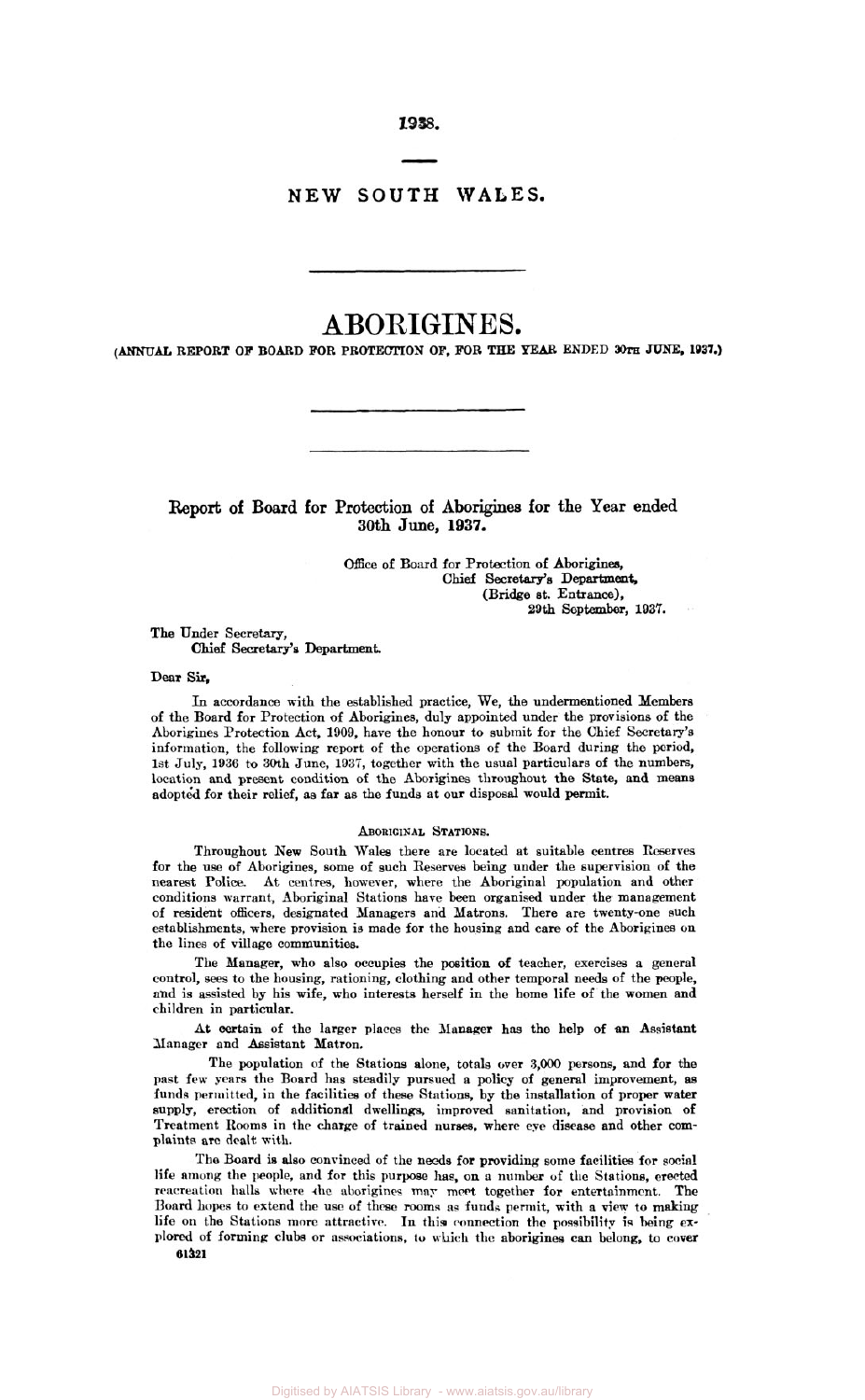**sport such** *as cricket* and football, **also** activities embracing the home life of **the** people themselves and their social relationship **one** to the other. The formation of libraries, the encouragement of community singing, are suggestions which **are receiving** the Board's consideration.

The **Board is also** hopeful that sufficient funds will be placed at its disposal for the greater encouragement *of* manual *training,* particularly for youths, prior to their **being** placed in situations, and it is felt that a **good** deal might be done in this direction on the various Aboriginal Stations where manual training rooms with suitable equipment could be provided.

At one of its Stations located in the **Pilliga** Scrub the Board has established a **sawmill,** and large quantities of material are despatched to various centres for the construction of aborigines dwellings and administrative buildings. Apart from the fact that this material has **been** made available at **a very** reasonable cost for essential **needs,** the mill has enabled the Manager of the Station to give valuable training to quite **a** large number of men, who have later secured positions **at** good rates of wages with outside mills, and it is felt that development of this type of training is most desirable in furtherance of the **policy** of *fitting-* the *younger* aborigines to merge into the general population of the State.

#### ABORIGINES **RESERVES**

**In** addition *to* the Aboriginal Stations, there are Reserves located **at** centres of aboriginal population, which are under the supervision of the local Police, who see to the issue of rations, blankets, clothing; etc., on the Board's behalf.

At several of these **Reserves** there are Schools staffed by teachers appointed by the Education Department, some of whom receive a small allowance from the Board for acting **as** Matrons and interesting themselves in the welfare particularly of the women and children.

# TRAINING HOMES.

**Training** Homes for **girls** and boys are maintained at Cootamundra and Kinchela, respectively. Each of these institutions is capable of accommodating about *sixty* inmates, most of whom are **orphan** or neglected children' removed from thenvironment of camp life, educated and trained prior to being placed in situations under apprenticeship conditions.

**Many** hundreds of children have **been** dealt with in this manner and have afterwards settled down and established homes of their own, quite independently of the Board.

At Cootamundra the girls are, of course, given domestic training, while at Kinchela the **boys** are fitted for situations on farms and stations.

Proposals are now being considered to also give them training in certain trades, the whole idea being to fit them to compete on equal **terms** with white boys which, again, is in accordance with the decision reached at the Conference of Authorities representing aborigines protection in all the States of the Commonwealth, which met **at** Canberra in April last, to the effect that the ultimate destiny of these people is to merge into the general population.

Apart from Cootamundra and Kinchela Homes, there **is also** a Children's Home at Bomaderry, which is conducted by the United Aborigines Mission under the Board's supervision and **into** which younger children are received and cared for up to the age of *ten* years, when they are transferred to the other two Homes already mentioned. The inmates of this Home who are of school **age** attend the local public school, where, it is understood, they have a quite creditable record.

#### **EDUCATION.**

Special **schools** for aborigines have been established on the various Aboriginal Stations and **upon** certain Reserves, these schools being staffed with teachers appointed by the Department of Education, whose work is the subject of regular examination by the District School Inspectors, copies of whose **reports** are furnished to the Board.

It might be stated that the question of raising the standard of instruction in these schools **by** improving the **syllabus** is **now** the subject *of* consideration **by** the Department.

It is pleasing **to note** that many *of* the Board's **Schools** regularly **enter** exhibits at the District Agricultural Shows and invariably succeed in securing numbers of prizes, the manual work in particular being favourably **commented** upon.